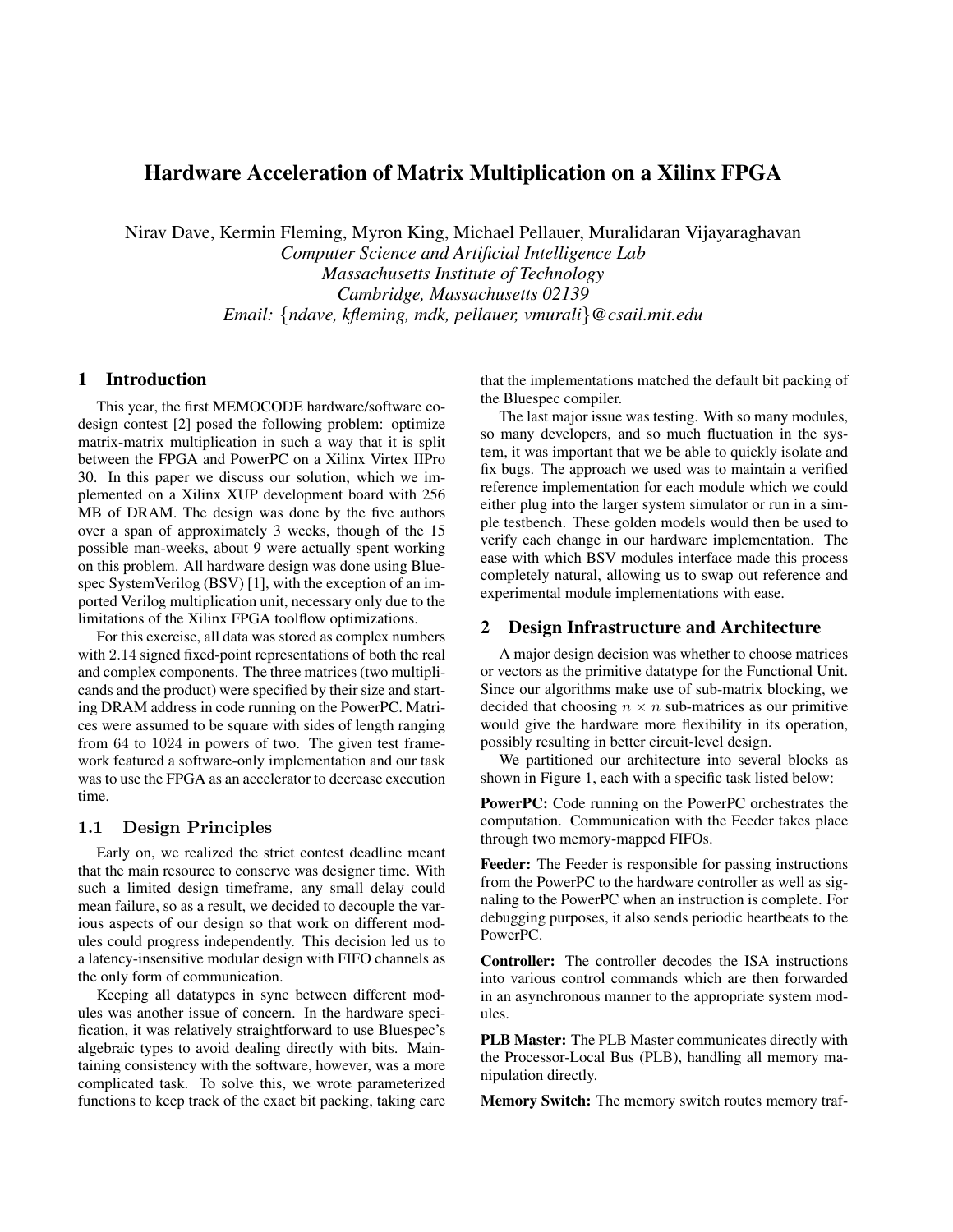

**Figure 1. Block Diagram of Matrix Design**

fic between the functional units and the PLB Master.

Functional Unit: The functional unit handles all matrix computation, containing three logical matrix registers (A,  $B$ , and  $C$ ).

Functional Unit Network: The functional unit network allows data to be passed from functional unit to functional directly without going through memory.

### 2.1 ISA

The hardware accelerator implements a simple ISA consisting of 3 types of Operations: Memory, Compute, and Forward. Memory ops move data between main memory and the logical registers of Functional Units. Forwarding ops move data between functional units, while Compute ops move data between registers within a functional unit. The compute opcodes are accumulate  $(C = C \pm A)$ , multiply  $(C = A \times B)$ , multiply-accumulate  $(C = C \pm A \times B)$ , and zero  $(C = 0)$ .

## 3 PLB Master

Given the size of the matrices, efficient communication with the system memory on the XUP board was of utmost importance. We considered three possible solutions: the PowerPC could be used to orchestrate the communication, our hardware could connect to the system memory bus and communicate with the memory controller directly, or we could implement our own DRAM controller, and communicate directly with the DRAM. While the first option is attractive since it is easy to implement and the majority of the design effort is in software, it is also the slowest, with a maximum bandwidth of 150 MB/s. The second option adds some hardware complexity, as a bus protocol must be implemented in hardware, but offers a significant bandwidth improvement of up to 800 MB/s. Though the final options provides the most memory bandwidth, the it requires a complex control state machine — a significant increase in complexity over the other two approaches. We were unsure whether we could complete such an ambitious design within the deadline so we chose the second option, since it offered a good combination of bandwidth potential and design complexity.

The Processor Local Bus (PLB) [3] is an IBM-specified bus used on the Xilinx XUP board to connect the DRAM memory controller to the processor. We implemented a bus master interface capable of loading and storing matrices from memory, parameterized to support different matrix sizes. Our PLB master transfers data in bursts of sixteen 32-bit words, thereby amortizing the cost of the bus protocol and resulting in a typical transfer rate of just over one word every two cycles. Extending the controller to support 64-bit transfers would increase the memory bandwidth, and though this is fully supported by the PLB Master, no other part of the system was designed to use this feature.

#### 3.1 PLB Master Timing Issues

When synthesized independently, our PLB master implementation had a 7 ns critical path, but when connected to the PLB, the synthesis tool reported a critical path of nearly 12 ns. This large change occurred because the PLB Master had a combinational path that ran through the PLB arbitration logic. Because the arbitration logic is a black-box, we had to heavily modify our PLB Master to ensure its critical path was short enough to make timing.

Fortunately, most of the offending logic could be retimed, a procedure which pushes logic across state elements. This transformation preserves the observable behavior of the module, but can reduce the critical path of the system. By retiming the logic that touched PLB control wires, we were able to remove almost 3ns from our critical paths, and achieve our timing goal of 10ns.

#### 4 Functional Units

The functional unit is responsible for doing the blocklevel computations and consists of a command FIFO holding operations to be executed, a pair of FIFOs interfacing to the memory switch, and another pair for the functional unit network. In addition it contains three local "memories" corresponding to three logical registers A, B and C used as operands in its instruction set, supporting the commands zero, load, store, multiply, multiply-accumulate, and forward (from one FU to another through the network).

Our original design consisted of a FIFO of outstanding commands, and a series of FSMs, generated via Bluespec's StmtFSM embedded language, each responsible for executing one of the opcodes (i.e. load, store, mul, etc.). These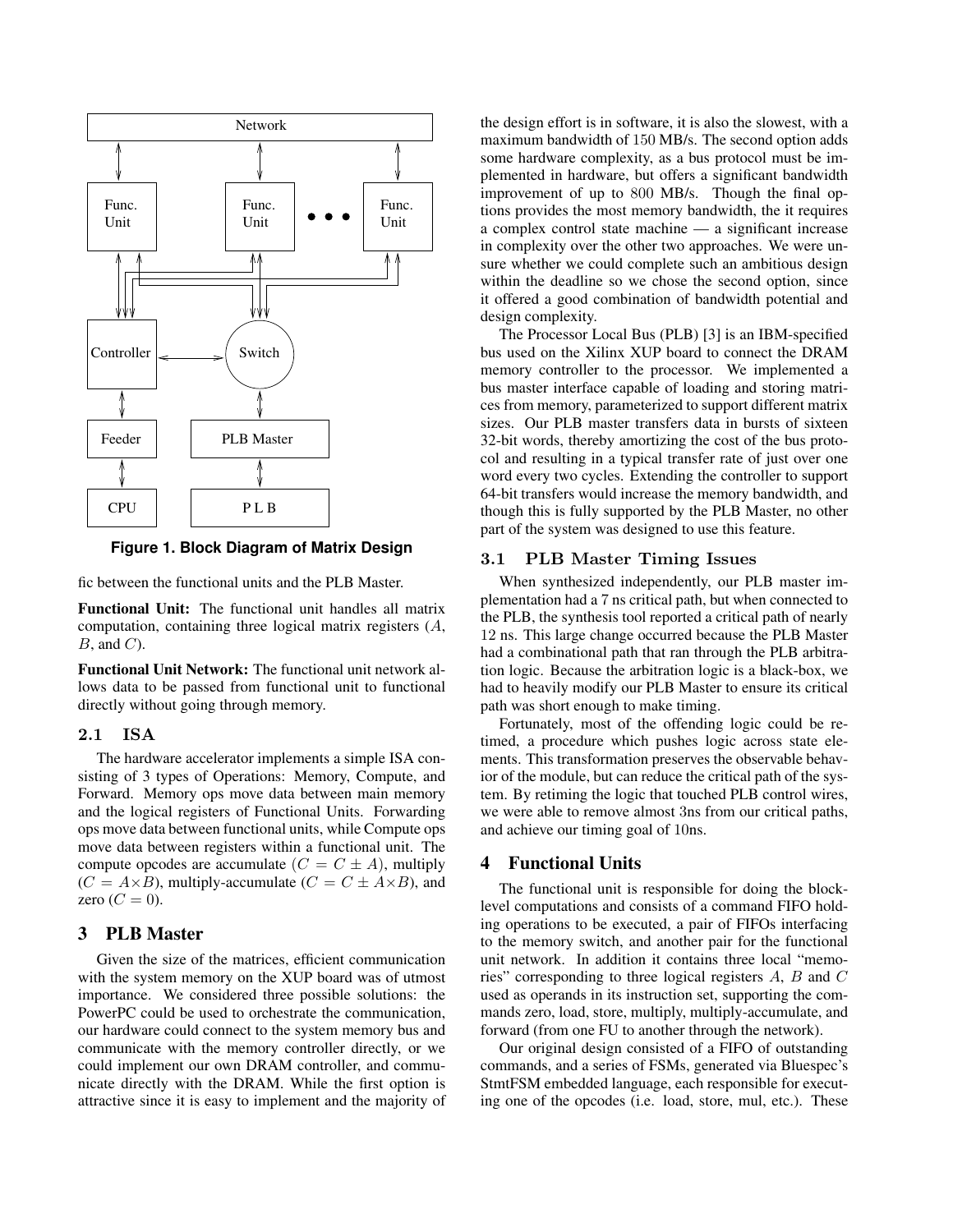FSMs contained most of the address generation logic and were required to run mutually exclusively, thereby exposing all memory transfer latency.

We refined the design by first extracting out the memory address lookup logic for each operation and merging them into a single FSM module handling various read and write orders for each of the three registers. This caused three important benefits. First, this simplified all of the operation FSMs to the point that they need only call the appropriate "startRead" and "startWrite" methods on the memory modules with the appropriate patterns and do their simple perstep operation until the "doneRead" and "doneWrite" signals are set, making the FSMs simple rules. Second, since all the accesses were all localized into these new register modules, it was trivial to replace the combinational memories with more efficient single-cycle BRAM models (important for efficient FPGA synthesis). Last, with all the information of where reads and writes are localized, allowing operations to run two operations concurrently in a streaming fashion (e.g. load A happening in tandem with multiply) needed only a little additional logic to prevent reads and writes to the same register from getting out of order. This allows the functional units to almost completely hide memory latency.

As a final optimization we extended the blocking from one complex multiply per cycle to  $n$  per cycle. This required changing the memories to have  $n$ -word blocks and slightly complicated the logic designed to keep things in order. By parameterizing our functional units by the number of parallel multiplies, we can easily change the profile of the design until we achieve the most effect use of implementation resources.

#### 4.1 Sub-block Multiplication Algorithms

In our original design we used naive  $N<sup>3</sup>$  multiplication, where each value of  $C$  is computed one element at a time. Assuming  $n$  complex multiplications per cycle, the computation looked like:

```
for(i=0; i < N; i++)
  for(j=0; j < N; j++)for(k = 0; k = N; k == n)//cycle
      for(z = 0; z < n; z++)
        c[i][j] +=a[i][k+z] *b[k+z][j];
```
To improve memory access we needed to store the B matrix in column major order, a somewhat awkward task. Additionally, each step of computation requires us to sum the  $n$  products from each round. This means we have a  $log_2(n)$  depth adder-tree, which greatly limits the size of n that we could generate. Instead the following algorithm was proposed:

```
for(i=0; i < N; i++)
  for(j=0; j < N; j++)for(k = 0; k = N; k == 1) // cycle
      for(z = 0; z < n; z++)
         c[k+z][j] +=a[i][j] *b[j][k+z];
```
While we have not fundamentally changed the cyclelevel performance of the design the logic required to implement this algorithm is much faster. Now instead of a single adder-tree, we have  $n$  parallel additions, resulting in a shorter critical path. It also allows us to keep the  $B$  matrix in row-major simplifying the loading and storing logic. Of course now we must write to the  $C$  matrix many times, but since the logical registers in the Functional Units synthesize to fast BRAMs this is a negligible penalty.

### 4.2 Design Variation

We generated two designs in parallel, both of which did essentially the same work. One used hardware to calculate when two operations could be executed simultaneously, while the other used a slight variant of the ISA to explicitly merge the high-level instructions. While the hardware-pipelined design implemented generalized instruction chaining, the software-pipelined design was far less general purpose and subsumed the memory switch. In addition, the design which implemented hardware instruction chaining also included a higher degree of parameterization and could (for example) be parameterized by the degree of add parallelization. The fully parameterized design was faster, since we found  $64 \times 64$  blocks hid more of the memory latency.

### 5 Algorithm

At first we thought that the various clever algorithms, such as Strassen's algorithm [4] would yield better performance by replacing expensive multiplies with less expensive additions. While relatively limited on an FPGA, multipliers are quite cheap when compared to the routing costs of complicated muxing logic needed to implement these algorithms. We therefore focused exclusively on simple  $n^3$ algorithms. Our initial algorithm, made use of only one functional unit:

```
for(i = 0; i < NumBlocks; i++){
  for(j = 0; j < NumBlocks; j++) {
   zero();
    for(k = 0; k < NumBlocks; k++){
      loadIntoFU(B, k, j);
      loadIntoFU(A, i, k);
      mulAccumulate();
    }
    store(C, i, j);
}}
```
It loads the in the data to calculate sub-matrix  $C_{(i,j)}$  and then stores the result in the appropriate memory location. One slight optimization we made was to load the  $B$  matrix before the corresponding A matrix. This completely hides half the total load latency since the functional unit's access of A naturally matches the order in which it is loaded, allowing the computation to begin as soon as the first element of A returns from memory.

Our second algorithm was made use of multiple functional units, though the per-block computation remained identical. Data loads were spread across the  $n$  functional blocks to allow  $n$  multiplies to happen concurrently.

Our last implementation attempted to reduce the number of sub-matrix loads. We observed that the last sub-matrix in